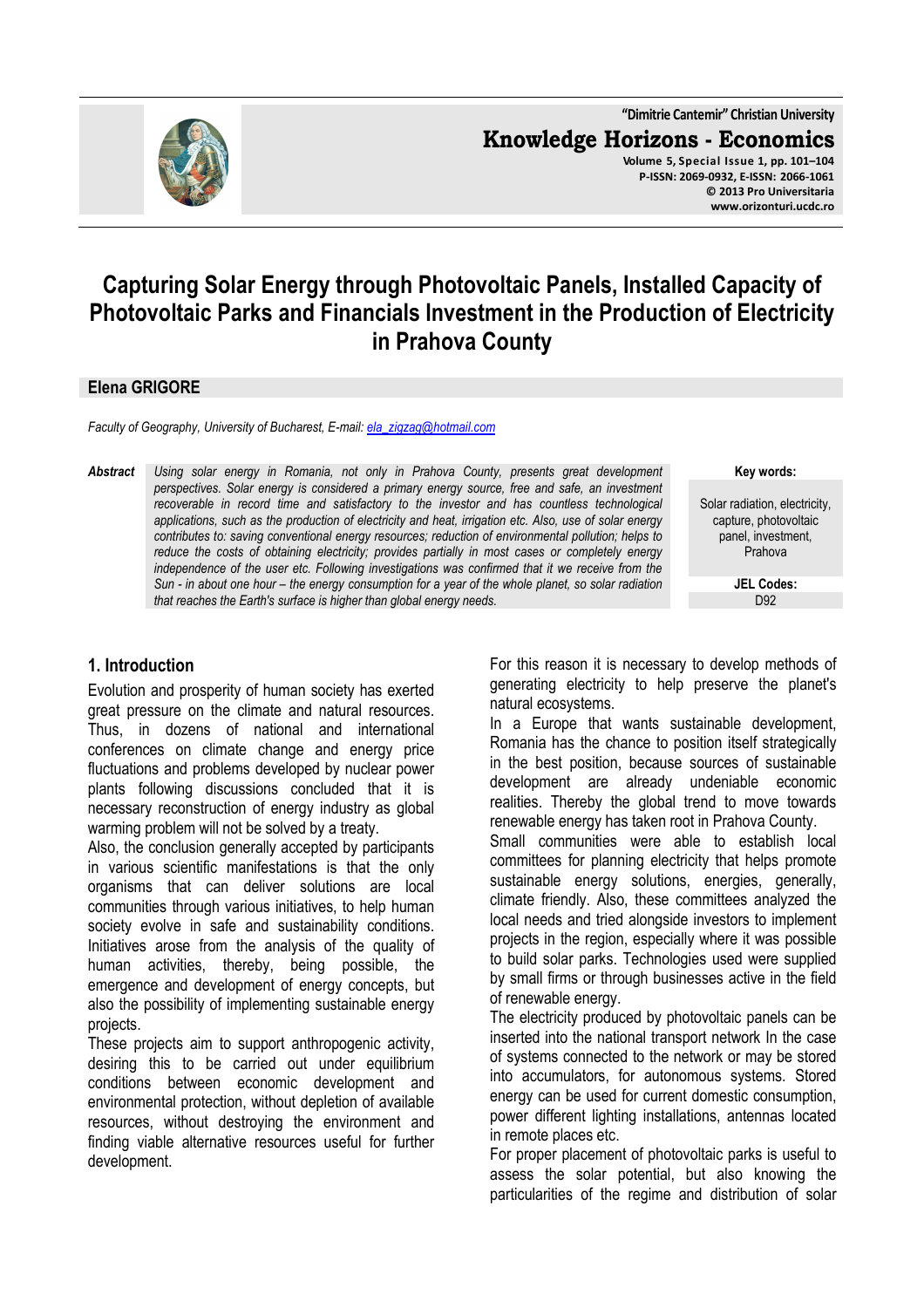radiation and the radiative and caloric balance components, an analysis of all the factors in the region where there will be located new targets for power generation.

#### **2. Meteorological observations and their importance in achieving green energy**

For a proper capture of solar radiation is necessary to analyze, based on data provided by National Meteorology Administration, from meteorological observations, actual duration of sunshine, direct, diffuse and global solar radiation, atmospheric opacity, but also other weather elements.

Duration of sunshine presents a practical importance, because knowing the characteristics helps to determine the duration of manifestation, the period of the year in which they operate on different surfaces and indicates the rate of maximum brightness of the atmosphere. Direct solar radiation was defined, in the scientific literature, the unchanged radiation flux that reaches, by diffusion, reflection, refraction etc. the earth's surface. In reality, a part of this stream at the meeting of the fine particles suspended in air is diffused by it in all directions.

Also, the intensity of solar radiation is conditioned by internal activity of the Sun, variable according to the time, by the variability of the distance Earth - Sun during the year, by the physical state of the atmosphere and the height of the Sun above the horizon, which decreases with increasing air humidity, but increases with the height of the Sun above the horizon and decreases with the increasing degree of cloudiness.

Prahova County includes areas stretching from the high peaks of the mountains to the plains. This arrangement gives the county a great variety of physical and geographical conditions. Thus, according to relief we distinguish climate shades of mountain, hills and plains each with specific characteristics (Table 1).

Knowledge of climatic characteristics underlying the calculation of photovoltaic productivity. For feasibility studies of solar energy applications more detailed information are useful both on radiation and the number of hours in which collecting items are subjected to illumination.

Operation of solar installations is dependent on the time that the sun is shining. Insolation fraction is equal to the ratio of the number of hours of brightness and potential number of hours the sun can shine.

Solar collectors work best on days with clear sky as well as on days with cloudy sky.

| Table 1. Climatic indicators based on unit of relief |  |  |  |
|------------------------------------------------------|--|--|--|
| underlying the calculation of Photovoltaic           |  |  |  |
|                                                      |  |  |  |

| piant productivity                                |                  |                   |  |
|---------------------------------------------------|------------------|-------------------|--|
| Mountain area                                     | <b>Hill area</b> | <b>Plain area</b> |  |
| Duration of sunshine (hours / year)               |                  |                   |  |
| 1800                                              | 2000             | 2150              |  |
| Global solar radiation (Kcal/m <sup>2</sup> year) |                  |                   |  |
| 110                                               | 120              | 125               |  |
| Nebulosity (days / year)                          |                  |                   |  |
| 175                                               | 150              | 100               |  |
| Snow days (days / year)                           |                  |                   |  |
| 100                                               | 25               | 15                |  |
| Days with snow cover (days / year)                |                  |                   |  |
| 170                                               | 70               | 50                |  |
| Snow depth (cm)                                   |                  |                   |  |
| 110                                               | 35               | 15                |  |
| Average annual air temperature (°C)               |                  |                   |  |
| ŋ                                                 | 9,2              | 10,5              |  |
| Average air temperature of January / July (°C)    |                  |                   |  |
| $-11,1/5,7$                                       | $-1,9/19,6$      | $-2/22$           |  |
| The amount of average annual rainfall (mm)        |                  |                   |  |
| 1200                                              | 700              | 600               |  |
| Annual average wind speed (m/sec.)                |                  |                   |  |
| 9,8                                               | 4.7              | 2,3               |  |
| Source: National Meteorology Administration       |                  |                   |  |

#### **3. Photovoltaic systems and operating principle**

For capturing solar power the photovoltaic panel was constructed according to certain principles of operation, an active system for electricity production, consisting of several photovoltaic cells connected in series - parallel, because a single cell does not produce enough power.

The receiving part has the property of absorbing particles of light called photons falling on its surface. Each photon is known to contain a small amount of energy, and through his absorption by the cell material an electron is released and through other components useful in the operation is produced electricity, which can be used immediately or through means of a cable can be stored in the batteries.

Manufacturing companies offer for sale several types of cells, such as: monocrystalline, polycrystalline, amorphous, thin film, copper indium diselenide and cadmium telluride etc. The differences between these cells is in the structure and how atoms are arranged, differences that provide a specific aspect of each cell. The biggest difference however lies in the efficiency, measured in percentage of light energy converted into electricity. Monocrystalline cells have an efficiency of 15-18%, polycrystalline 13-15%, amorphous 5-8% and cadmium Telluride 6-9%. Monocrystalline and polycrystalline cells have almost the same efficiency being the highest of the existing market.

Electricity generation plants have few moving parts and compared with other technologies - operate at low temperatures fact which ensure them a sufficient service life, without intervention for repair and without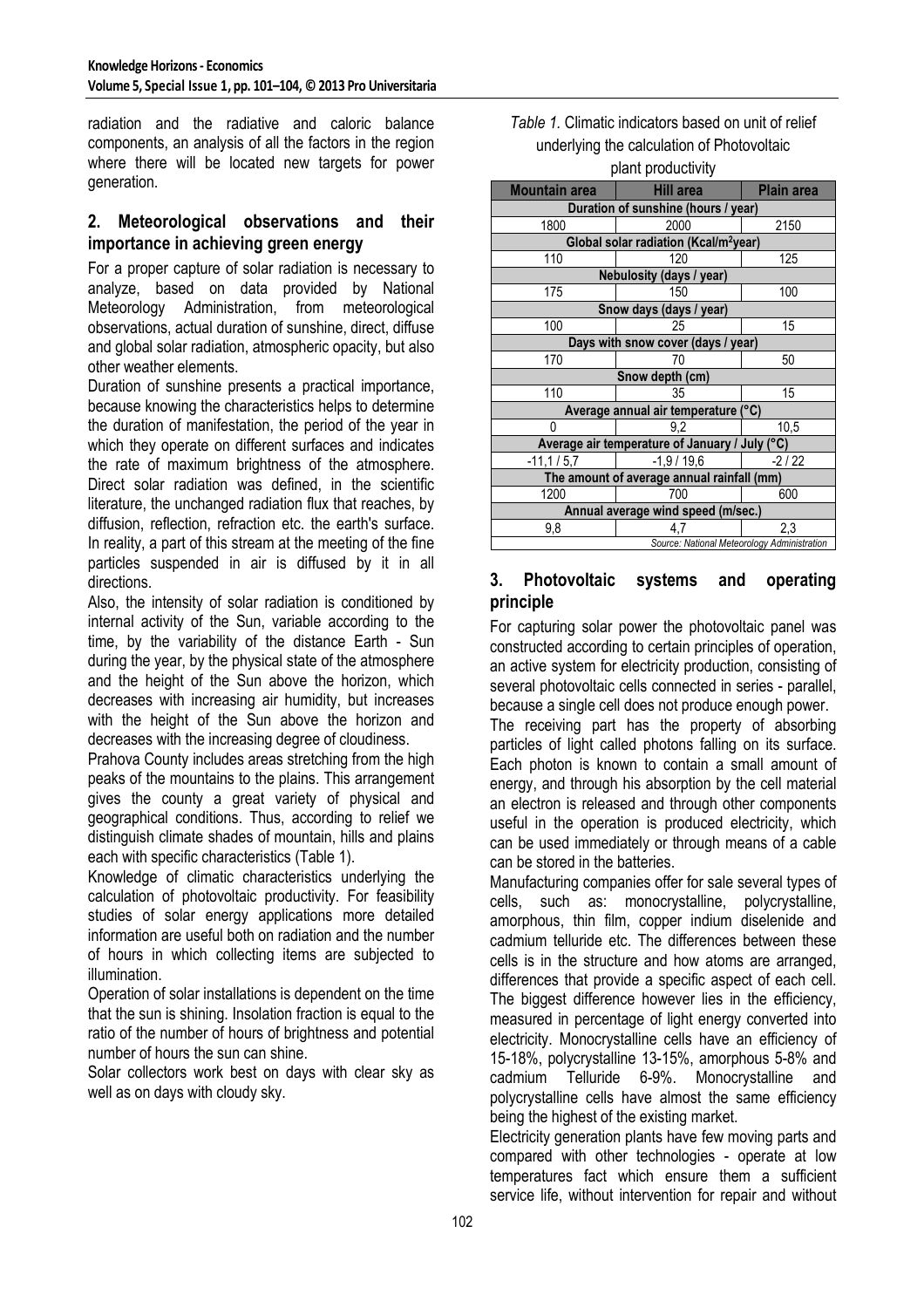requiring maintenance.. Photovoltaic panels have operating temperatures from the freezing to the hot and are resistant to wind and hail. The materials from which cells are produced are semiconductor and have a lifetime of at least 20 years. Also, their efficiency decreases over time, decreasing rate guaranteed by the manufacturers. Wear of panels is given by the environment and the method of assembly.

Photovoltaic panels are produced in different sizes, with varying powers, most commonly used being those of 50 and 75 W, and for high power photovoltaic power plants, the panels can have an output of 220 W. For example, the surface of crystalline panel of 50 W is about 0,5 m<sup>2</sup> . Electricity is produced as long as the solar panels are exposed to the light from the sun, all in the same direction and inclination and should not be shadowed. Photovoltaic panels generate electricity 9h / day.

### **4. The installed capacity of photovoltaic parks and financial investment in electricity generation in Prahova County**

Solar potential of Prahova County came in the sight of big investors in the alternative energy sources, because has been outlined already as a major growth area of new businesses towards which come investment of hundreds of millions of euro. Thus, investment in photovoltaic parks in the county is estimated at 300 million Euros.

Also, investment cost was calculated, for each MW installed, this amounts to about 1.8 million Euros. According to Transelectrica, highest concentration of solar projects in Romania will grow in the South, the center of the development of photovoltaic parks being Prahova County.

Localities suitable for placement of photovoltaic power plants are those in the central and southern part of the county, as they offer the highest level of solar radiation. The installed power (officially) in the photovoltaic parks

in Prahova County, currently is:

- photovoltaic parks in operation: Măgurele – 3,4 MW; Păuleşti – 9,1 MW; Pantazi - 6 MW; Baba Ana - 8 MW; Ariceştii Rahtivani - 5 MW; Dumbrava - 6 MW; Băicoi - 1,89 MW; Floreşti - 0,009 MW; Făget - 0,0008 MW;

- photovoltaic parks with connection contract: Ciorani – 65 MW; Berceni – 20,25 MW; Ariceştii Rahtivani - 9,5 MW; Dârvari - 5 MW; Buda - 2,5 MW; Cocorăştii Colţ - 5,38 MW; Mizil - 2,9 MW; Urlaţi - 6 MW; Bălţeşti - 5 MW;

- photovoltaic parks with technical connection approval: Ariceştii Rahtivani - 27 MW; Ploieşti - 0,2525 MW; Gorgota - 3 MV; Baba Ana - 2 MW; Valea Călugărească - 2,5 MW; Filipeştii de Târg -1 MW; Dârvari - 5 MW; DN 72 - 4 MV; Ciorani - 2,5 MW; Păuleşti - 8 MW; Băicoi - 2,55 MW; Gornet - 2,5 MW; Dumbrăvești - 0,1 MW; Scorteni - 2 MW; Bănești - 0,14 MW; Câmpina - 0,25 MW; Cornu - 1,247 MW.

The largest solar energy center will be Ciorani, where the final operating capability of the solar park was approved at the amount of 67,5 MW. Next will be Ariceşti-Rahtivani with a value of 41,5 MW, Berceni with 20,25 MW, Păuleşti with 17,1 MW and Baba Ana with 10 MW. In the discussions are also parks from Dumbrava and Lipăneşti.

So, at a quick mathematical calculation, in October 2013 the total capacity approved in Prahova County is **224,5693 MW.** Analyzing the three types of photovoltaic parks the situation is as follows: total capacity in operation is 38,8998 MW; total capacity with connection contracts: 121,53 MW; total capacity with connection technical approval: 64,1395 MW.

The electricity produced by photovoltaic parks in Prahova County is sufficient to cover the energy needs of the entire county in particular times of the day. In the peak load in the afternoon photovoltaic energy cannot be used, because it cannot be stored. It is replaced by nuclear, hydro and thermal produced energy.

In terms of financial investment, some information may be presented, as long as there was transparency in the communication system, for example: Măgurele (spread over an area of 2,25 ha) 5 million Euros; Păuleşti - 8 million Euros; Baba Ana - 3 million Euros; Băltești – 6 million Euros; Ciorani – 3,5 million Euros; Buda – 4 million Euros; Mizil – 45.000.000 Lei; Dârvari - 83.989.754 Lei ; Cornu – 37.000.000 Lei; Valea Călugărească - 106.836.000 Lei, Urlaţi – 106.000.000 Lei, Dumbrăveşti – 27.000.000 Lei, Comarnic – 14.000.000 Lei, Gorgota – 18.000.000 Lei, Băicoi – 15.000.000 Lei.

## **5. Conclusions**

According to the conclusions of International Energy Agency (AIE) efficient use of energy is a powerful tool and at low cost to achieve in the future aspirations for sustainable energy. Improvements in energy efficiency can reduce the need for investment in traditional energy infrastructure, to cut fuel costs, to decrease the use of fossil fuels imported, to increase energy security, to increase competitiveness and to improve the living standards of consumer.

The benefits to the environment can also be achieved by reducing greenhouse gases and local air pollution, the benefic effect being visible in lower CO2 footprint. Actions necessary to achieve energy efficiency involves an amalgam of regulations, technologies, economic interests, communications and best practices.

Also, use of solar energy requires a recoverable investment, having relatively low cost prices compared to the efficiency of energy intake. The most important advantage, however, is for the citizen, the consumer.